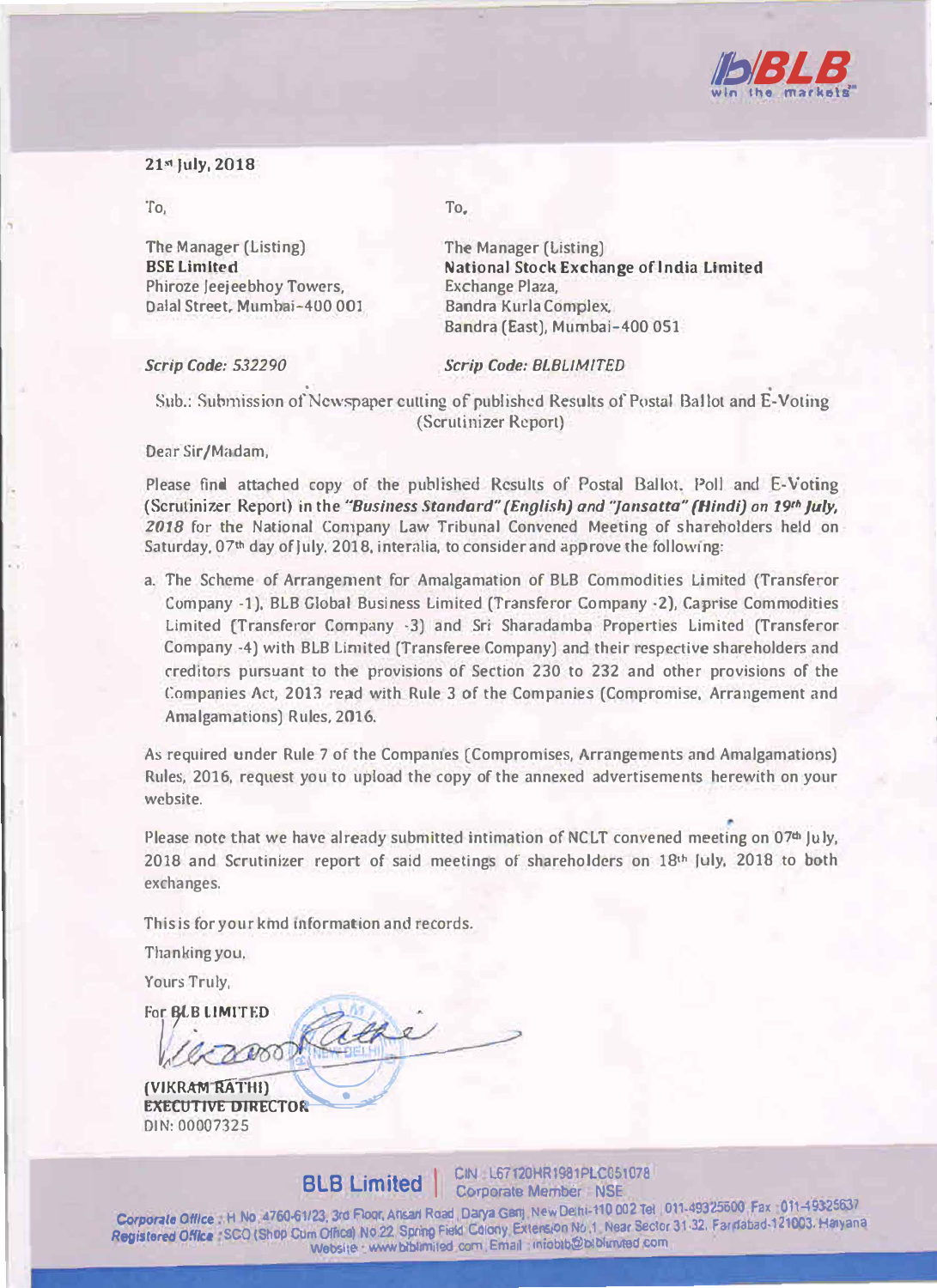|                                                                                                                                                                                                                                                                                                                                                                                                                                            |                                             |               | NEW DELHI   THURSDAY, 19 JULY 2018 BUSINESS Standard<br>18 13 50<br>INDAG RUBBER LIMITED                                                                                                                                                                                                    |                                                                                                                                                                                                                                                                                                                                                                                                                                                                                                                                                                                                                                                                           |                                         |  |
|--------------------------------------------------------------------------------------------------------------------------------------------------------------------------------------------------------------------------------------------------------------------------------------------------------------------------------------------------------------------------------------------------------------------------------------------|---------------------------------------------|---------------|---------------------------------------------------------------------------------------------------------------------------------------------------------------------------------------------------------------------------------------------------------------------------------------------|---------------------------------------------------------------------------------------------------------------------------------------------------------------------------------------------------------------------------------------------------------------------------------------------------------------------------------------------------------------------------------------------------------------------------------------------------------------------------------------------------------------------------------------------------------------------------------------------------------------------------------------------------------------------------|-----------------------------------------|--|
| TUN FOTTOG                                                                                                                                                                                                                                                                                                                                                                                                                                 |                                             |               |                                                                                                                                                                                                                                                                                             | GOL 1978R10<br><b>PERMIT REAL PROPERTY AND INCOME.</b>                                                                                                                                                                                                                                                                                                                                                                                                                                                                                                                                                                                                                    |                                         |  |
| AUCTION (ONLINE AUCTION) UNDER RULES 8(6) & (9) OF THE                                                                                                                                                                                                                                                                                                                                                                                     |                                             |               |                                                                                                                                                                                                                                                                                             | for the purpose of dividend and AGM.<br>By order of the Board                                                                                                                                                                                                                                                                                                                                                                                                                                                                                                                                                                                                             |                                         |  |
| erties described herein, taken possession under the provisions of<br>Enternanced at Security Interest Act 2002 and Security Interest<br>plowing terms & conditions. E audtion arranged by the service provider.                                                                                                                                                                                                                            |                                             |               |                                                                                                                                                                                                                                                                                             | Date: July 18, 2016<br><b>Fince: New Dulhi</b>                                                                                                                                                                                                                                                                                                                                                                                                                                                                                                                                                                                                                            | Manali D. Billiani<br>Company Secretary |  |
| Asset Recovery Management Branch, Arya Samaj Road, Karol Bagh,                                                                                                                                                                                                                                                                                                                                                                             |                                             |               |                                                                                                                                                                                                                                                                                             | <b>BLB LIMITED</b><br><b>bBLB</b>                                                                                                                                                                                                                                                                                                                                                                                                                                                                                                                                                                                                                                         |                                         |  |
| Company, Out of Khasna No. 561/2, Extended Abadi of Lat Done, 1st                                                                                                                                                                                                                                                                                                                                                                          |                                             |               |                                                                                                                                                                                                                                                                                             | C/N: L67120HR1981PLC051073<br>Regit, Office: SCO (Shop Out: Office) No. 22, Spring Field Colony, Exteriors No. 1, New Sector 31-32 Fandabas-121003, Haryway<br>Tel No: 011-46325600 E-mail: cabhabbitrinad.com intobagibbitriad.com, Webute: bibitrilso con                                                                                                                                                                                                                                                                                                                                                                                                               |                                         |  |
| One Crois Eighty One Law: Thirty So. thousand Five Hundred Ninety<br>1715 payable with approable rate of interest along with other costs.                                                                                                                                                                                                                                                                                                  |                                             |               |                                                                                                                                                                                                                                                                                             | RESULT OF POSTAL BALLOT AND E-VOTING<br>Furnammen Seption 108: Section 118 of the Companies Act, 2013 read with Companies (Management and Austriciation on Tuxes, 2014<br>wire other applicable provincing of the Companies Act 2013 and Companies Act, 1966 and spon the directions of the Horitau National<br>Company Law Tribunal; Chansigam Bengti vide order dated 23° May, 3018 on Company Application No. CA(CAA) No. 09/Chat-Hy/2018                                                                                                                                                                                                                              |                                         |  |
| 2018, up to 5:00 P.M., can also be submitted offine to Canara Bank.<br>J. Karol Begin, New Delhi-110005.<br>0 p.m. To 01:30 p.m. (With untimited extension of 5 minutes: duration                                                                                                                                                                                                                                                          |                                             |               |                                                                                                                                                                                                                                                                                             | the consent of the equity' shareholders as required under Section 230/6) of the Companies AdJ 2013 through postal ballot and eviding<br>ils set out in notice dated 5" June. 2018 was sought for approval of the Schemie of Amangement for Amatiga-tieloo of BLB Commodities<br>Limited (Transferor Company 1), EEB Global Business Emated (Transferor Company 2), Capriae Commodities Limited (Transferor<br>Company 3) and Sri Staradambs Properties Licked (Transferor Company 4) with BLB Limited (Transferee Company) and their respective<br>shareholders and Creedors ("Scheme") ander Section 230-232 and other applicable provisions of the Companies Act, 2013. |                                         |  |
| MD Deposit: On or before 18.08.2018 up to 5:00 P.M.)                                                                                                                                                                                                                                                                                                                                                                                       |                                             | Rs. In Lakhai |                                                                                                                                                                                                                                                                                             | The required Focas Balket & E-Vering along with required physical meeting or Equity Shareholders, held on 7° Awy, 2018 at the Magaw<br>Tourist Resort (A unit of Haryans Tourser Corporation Unried), Septer 15A. Mathura Roud, Fantabad-121002, Haryana was declared                                                                                                                                                                                                                                                                                                                                                                                                     |                                         |  |
|                                                                                                                                                                                                                                                                                                                                                                                                                                            | Reserve.<br>Price                           | EMD           |                                                                                                                                                                                                                                                                                             | by Scrutinizer on GP July, 2018 and handed over to the Chargerson of the meeting. The Chargerson has submitted his report along<br>with sondition regort to Hoo'ble National Company Law Tribunal, Chandiga in Bench directly and sinu-taneoistly sent to the continuity<br>The company simultaneously poiced on the awhing of the Company i.e. Monnted.com, NSDL separte www.evolting.nath.com and                                                                                                                                                                                                                                                                       |                                         |  |
| ill Nagar Exto., Shehdara, Delhi - 110032                                                                                                                                                                                                                                                                                                                                                                                                  | 41.00                                       | 4.10          |                                                                                                                                                                                                                                                                                             | And not to the stock archanges (BSE Limited www.beervan.oom; NSE Limited www.teeinda.com).                                                                                                                                                                                                                                                                                                                                                                                                                                                                                                                                                                                |                                         |  |
| Hear Exin Shahdara, Dath - 110032<br>Nagar Extri                                                                                                                                                                                                                                                                                                                                                                                           | 37.00                                       | 3万            |                                                                                                                                                                                                                                                                                             | The mostle of result of writing of public shareholders are let follow<br>(a) The Result of the Postal Ballot / Poll and E-volked are as under                                                                                                                                                                                                                                                                                                                                                                                                                                                                                                                             |                                         |  |
|                                                                                                                                                                                                                                                                                                                                                                                                                                            | 41.50                                       | 4.15          |                                                                                                                                                                                                                                                                                             | No. of invalid Polt Papers<br>No. of Members who cast thair Votes wither by<br>Res<br>Wo. of Valid Poll Papers                                                                                                                                                                                                                                                                                                                                                                                                                                                                                                                                                            |                                         |  |
| dead for the entire property and the seld original title deed will be harded.                                                                                                                                                                                                                                                                                                                                                              |                                             |               |                                                                                                                                                                                                                                                                                             | Postal Ballett e-voting and Poll in the meeting<br>Postal                                                                                                                                                                                                                                                                                                                                                                                                                                                                                                                                                                                                                 |                                         |  |
|                                                                                                                                                                                                                                                                                                                                                                                                                                            |                                             |               |                                                                                                                                                                                                                                                                                             | Postal Ballot<br><b>Poll</b><br>Poll:<br>Tetal<br><b>Postal</b><br>Pell E-Voling Total<br>Billions<br>Total<br><b>E-Votteur</b><br><b>Halcot</b><br>Ballot                                                                                                                                                                                                                                                                                                                                                                                                                                                                                                                |                                         |  |
| <b>AND CONDITIONS</b>                                                                                                                                                                                                                                                                                                                                                                                                                      |                                             |               |                                                                                                                                                                                                                                                                                             | 36<br>35<br>韭<br>48.<br>٠<br>49<br>28                                                                                                                                                                                                                                                                                                                                                                                                                                                                                                                                                                                                                                     |                                         |  |
| (it) Interest (Enforcement) Rules, 2002 and to the following conditions:                                                                                                                                                                                                                                                                                                                                                                   |                                             |               |                                                                                                                                                                                                                                                                                             | (b) The Summary of the results in terms of number of votes (stares) cart Tow and Agents! out of Total number of votas                                                                                                                                                                                                                                                                                                                                                                                                                                                                                                                                                     | Rega.                                   |  |
| has we sing encumbrances, if any. There is no encumbrance to the<br>only through "Drive Electronic Bidding" forough the website<br>in widelite for detailed ferms before taking part in the e-suption sare<br>Im an with Authorized Citican on 16,08.2018 and 17:06.2018 between<br>statve Phoe and the participating bioders may improve their offer further<br>multi signature cereficate and e-mail address. For details with regard to |                                             |               | (Shares) through valid votes of Public is given below<br><b>No. of Votes (Shares)</b><br><b>Hauskaben</b><br>Dissant<br>this of Vales (Shares).<br>Total No. of Accord<br>Res<br>Passed<br>cest 'Against' through irelid votes / Vales (Sharos)<br>sant 'For' Hoosph valid<br><b>He</b>     |                                                                                                                                                                                                                                                                                                                                                                                                                                                                                                                                                                                                                                                                           |                                         |  |
|                                                                                                                                                                                                                                                                                                                                                                                                                                            |                                             |               |                                                                                                                                                                                                                                                                                             |                                                                                                                                                                                                                                                                                                                                                                                                                                                                                                                                                                                                                                                                           |                                         |  |
|                                                                                                                                                                                                                                                                                                                                                                                                                                            |                                             |               | 1 8 122805 10702538 10703428                                                                                                                                                                                                                                                                | Eatlet<br>Ball of<br>10675463<br>100.00<br>0.44<br>$\mathbf{r}$<br>т<br>×<br>PASSED                                                                                                                                                                                                                                                                                                                                                                                                                                                                                                                                                                                       |                                         |  |
|                                                                                                                                                                                                                                                                                                                                                                                                                                            |                                             |               | 11 India Ltd., Shr! Vinod Chauhan Mob: 9813887931, email:<br>poyment of the EMD amount the biddern shill approach the said service<br>Bonature) (f) The intending bidders should register their names at portal<br>of cost. Prospective bidder may avail online training on E- auction from |                                                                                                                                                                                                                                                                                                                                                                                                                                                                                                                                                                                                                                                                           |                                         |  |
| The details of recall of voting of total shareholders (mituding public geal promoter and promoter group shareholders) as required under                                                                                                                                                                                                                                                                                                    |                                             |               |                                                                                                                                                                                                                                                                                             |                                                                                                                                                                                                                                                                                                                                                                                                                                                                                                                                                                                                                                                                           |                                         |  |
| section 230MS of the Companies Azz, 2013 is at follows                                                                                                                                                                                                                                                                                                                                                                                     | 47(1)(a)<br><b><i><u>DISCLOSURE</u></i></b> |               |                                                                                                                                                                                                                                                                                             |                                                                                                                                                                                                                                                                                                                                                                                                                                                                                                                                                                                                                                                                           |                                         |  |
| Mob: 9813887931, Landline No. 0124-4302020/21/22/23/24 email:                                                                                                                                                                                                                                                                                                                                                                              |                                             |               |                                                                                                                                                                                                                                                                                             | (a) The Result of the Postal Ballot / Polt and E-voting are as under                                                                                                                                                                                                                                                                                                                                                                                                                                                                                                                                                                                                      | Regulation                              |  |
| Reserve Prior is to be deposited by way of Demand draft in favour of                                                                                                                                                                                                                                                                                                                                                                       |                                             |               |                                                                                                                                                                                                                                                                                             | No. of invalid Poli Papers<br>tto, of member who can't their voter either by<br>Ro. of valid Poll Papers<br>Rev.<br>gostal ballot re-voting and poll in the meeting<br><b>Mo</b>                                                                                                                                                                                                                                                                                                                                                                                                                                                                                          | of the Cott                             |  |
| w Delhi, CR shall be deposited through RTGS/MEF-TiFund Transfer to<br>w Delhi, Current A/c No 2355296000001 IFSC Code:CNRB0002365                                                                                                                                                                                                                                                                                                          |                                             |               |                                                                                                                                                                                                                                                                                             | <b>Postal</b><br>Pall<br>Poll<br>Postal<br>Poli E-Veting Total<br>Postal Ballot<br>E-Voting<br>Total<br>E-Voting Total<br><b>Bailot</b>                                                                                                                                                                                                                                                                                                                                                                                                                                                                                                                                   | 2018, at \$                             |  |
| the EMO amount, the intending bidders should submit a copy of the                                                                                                                                                                                                                                                                                                                                                                          |                                             |               |                                                                                                                                                                                                                                                                                             | Bailet<br>٠<br>4<br>35<br>市<br>58<br>78<br>28<br>28                                                                                                                                                                                                                                                                                                                                                                                                                                                                                                                                                                                                                       | <b>OURSides, I</b><br>for the first     |  |
| um., to Canara Bank, ARM Brendt, Karol Bagh, New Delhi, by hand                                                                                                                                                                                                                                                                                                                                                                            |                                             |               |                                                                                                                                                                                                                                                                                             | (b) The Summary of the results in terms of number of votes (shares) cant 'For' and 'Agence' out of Total number of voles                                                                                                                                                                                                                                                                                                                                                                                                                                                                                                                                                  | Fulther it                              |  |
| paid through RTGS/NEFT, advocwindgement recept thereof with UTR<br>UWeyer, successful bidder would have to produce these documents in                                                                                                                                                                                                                                                                                                      |                                             |               |                                                                                                                                                                                                                                                                                             | (Shares) through valid votes is given below                                                                                                                                                                                                                                                                                                                                                                                                                                                                                                                                                                                                                               | A7(2) of the                            |  |
| rit of 25% of hid smount. (3) Slegers Name, Contact No. Address, E Mail                                                                                                                                                                                                                                                                                                                                                                    |                                             |               |                                                                                                                                                                                                                                                                                             | No. of Votes (Sharps)<br>Total No: of<br>Assent: Drawns   Roccialoo.<br>No. of Votes (Shares)<br>Ros                                                                                                                                                                                                                                                                                                                                                                                                                                                                                                                                                                      | reasilts wi                             |  |
| ad by the unsuccessful hidder shall be refunded to them within 2 days of<br>would commence at Reserve Price, as memboned above. Biddens shall                                                                                                                                                                                                                                                                                              |                                             |               |                                                                                                                                                                                                                                                                                             | <b>Passed</b><br>cast 'For' through valid votes   cast 'Agenet' through valid xotes' Vetew (Shares)  <br>n.<br>x<br>Mo<br>Postal, Poli E-Volksy Total Postal Poli E-Volks Total cast through (FOR) (AGAINST) Net                                                                                                                                                                                                                                                                                                                                                                                                                                                          | wolbs as of                             |  |
| imits the highest old (not below the Reserve price) on plosure of 'Online'                                                                                                                                                                                                                                                                                                                                                                 |                                             |               |                                                                                                                                                                                                                                                                                             | valid votes<br><b>Passed</b><br><b>Bailet</b><br>Bailet                                                                                                                                                                                                                                                                                                                                                                                                                                                                                                                                                                                                                   | Limited (a                              |  |
| himned in favour of the successful bidder, subject to confirmation of the<br>in 25% of the sale price (inclusive of EMO aready paid), enreadiately on                                                                                                                                                                                                                                                                                      |                                             |               |                                                                                                                                                                                                                                                                                             | 66453155<br>100.00<br>9.99<br>PA\$880<br>a.<br>02482295 TIB70656 65453153<br>$\ddot{a}$                                                                                                                                                                                                                                                                                                                                                                                                                                                                                                                                                                                   | Exitence                                |  |
| ti days from the date of confirmation of sale by the secured creditor. If the<br>ad above, the deposit made by him shall be forfeited by the Authorised<br>sule again. (i) All charges for conveyance, starro duty and registration                                                                                                                                                                                                        |                                             |               |                                                                                                                                                                                                                                                                                             | The strendolders lincruding public are promoters and promoter group shareholders) of the company have approved the Scheme of<br>Amangement with requirite majority in required under Sector 230/6) of the Companies Act, 2013 Heroia, the stove resolution has<br>therefore bean epployed by the inquisite majority.<br>By Order of the Board of Directors<br>For BLB Limited                                                                                                                                                                                                                                                                                             | Plece: Ne                               |  |
| only. ImitAuthorised Officer reserves the right to postpone/cancel or vary<br>son therapt. (n) In case there are biddens who do not have access to the<br>ech concerned Circle office, Delhi or ARM Branch, Karol Bagh, New                                                                                                                                                                                                                |                                             |               |                                                                                                                                                                                                                                                                                             | <b><i>(VIKRAM RATH)</i></b><br>Dated: 18th July, 2018<br><b>EXECUTIVE DIRECTOR</b><br>DW: 00007325<br>Place: Fandabad                                                                                                                                                                                                                                                                                                                                                                                                                                                                                                                                                     | Date: 18th                              |  |
| with (o) For lurther details contact MANU PANDEY, Chief Manager<br>inch (Ph. No 011-28751723, Mobile no.9560062365) a-mail id<br>a Ltd.; Shri Vinod Chauhan, MOB: 9813887931 Landline no.0124-                                                                                                                                                                                                                                             |                                             |               |                                                                                                                                                                                                                                                                                             | <b>FOSECO INDIA LIMITED</b>                                                                                                                                                                                                                                                                                                                                                                                                                                                                                                                                                                                                                                               |                                         |  |

A

**Tuction/Caution** 

Registered Office : Gat Nos 922 & 923, Sanaswadi, Tatuka Shirur,